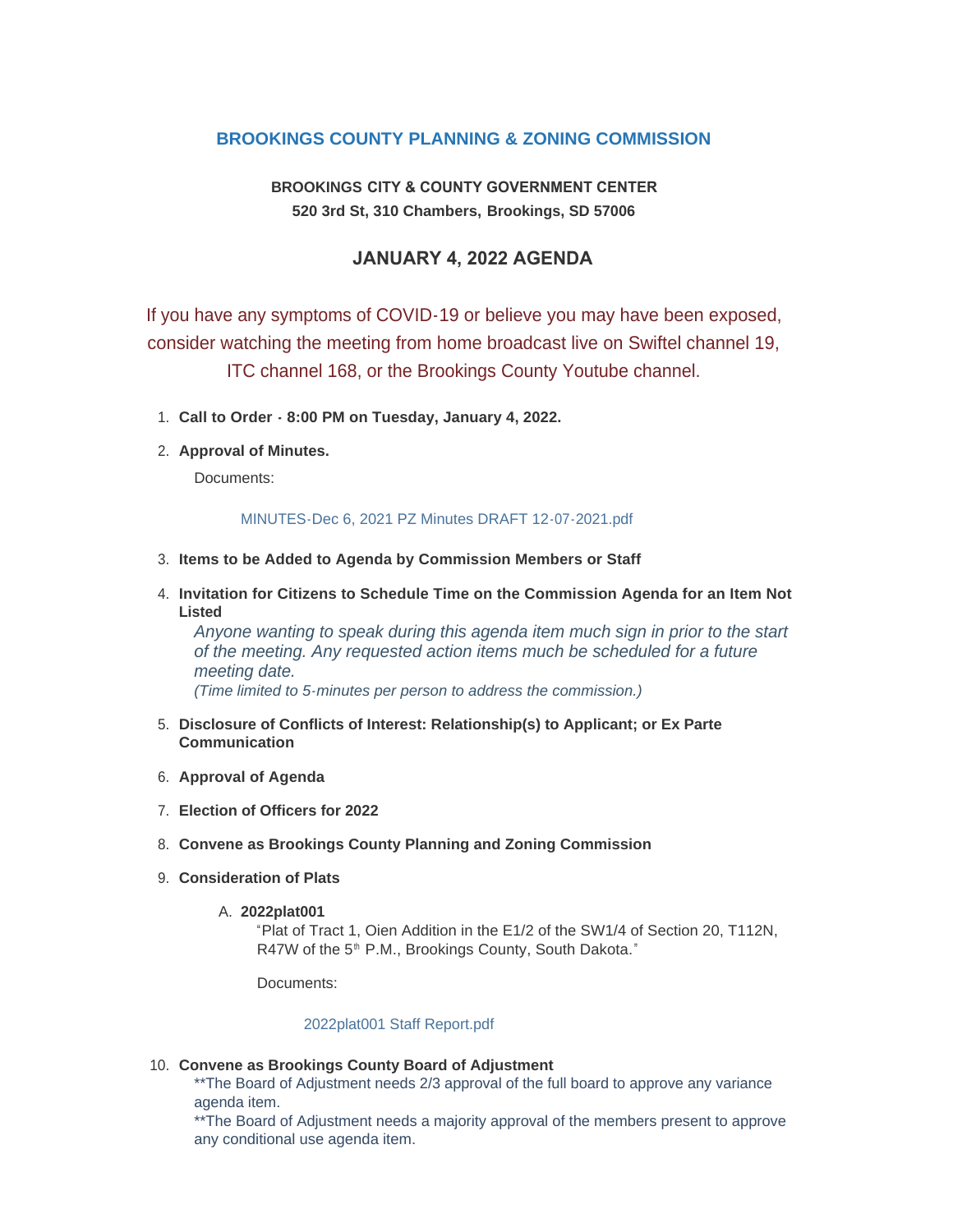## **2022var001** 11.

Norfeld Colony by Joseph Stahl has made an application, 2022var001, to the Brookings County Board of Adjustment, for a variance. Article 22: Concentrated Animal Feeding Operation: Section 22.01: Concentrated Animal Feeding Operation Regulations: Concentrated Animal Feeding Operation Control Requirements: # 6) Required Setback and Separation Distance. The property is described as: "SE1/4 in Section 34, T112N, R48W (Oak Lake Township)".

Documents:

## [2022var001-Staff Report.pdf](http://sd-brookingscounty2.civicplus.com/AgendaCenter/ViewFile/Item/11670?fileID=9868)

## **2022var001 Comments received** A.

Documents:

## [Email from G Vaselaar\\_rcvd 12-17-2021.pdf](http://sd-brookingscounty2.civicplus.com/AgendaCenter/ViewFile/Item/11681?fileID=9830)

## **2022cu001** 12.

Norfeld Colony by Joseph Stahl has made and application, 2022cu001, to the Brookings County Board of Adjustment, for a conditional use permit. Article 11: Section 11.01: "A" Agricultural District: Conditional Use Permit # 11: Class A, B, C and D Concentrated Animal Feeding Operation. The property is described as: "SE1/4 in Section 34, T112N, R48W (Oak Lake Township)".

Documents:

[2022CU001 CAFO Pkt from Engineer-Updated 11192021.pdf](http://sd-brookingscounty2.civicplus.com/AgendaCenter/ViewFile/Item/11721?fileID=9869) [2022cu001 Staff Report.pdf](http://sd-brookingscounty2.civicplus.com/AgendaCenter/ViewFile/Item/11721?fileID=9870) [Oak Lake Twp Notification-2022cu001.pdf](http://sd-brookingscounty2.civicplus.com/AgendaCenter/ViewFile/Item/11721?fileID=9871) [Sherman Twp Notification-2022cu001.pdf](http://sd-brookingscounty2.civicplus.com/AgendaCenter/ViewFile/Item/11721?fileID=9872)

## **2022cu002** 13.

Todd Stone has made an application, 2022cu002, to the Brookings County Board of Adjustment for a conditional use permit. Article IV District Requirements: Chapter 4.03 "LP" Lake-Park District: Section 4.03.02 Conditional Uses Permit # 6: Accessory buildings with a side-wall greater than fourteen (14) feet or more than 2,000 square feet and used accessory buildings greater than 120 square feet. The property is described as: "Lot "A" of Wacek Beach Addition in Govt Lot 4 in Section 3, T112N, R52W (Laketon Township)".

Documents:

[2022cu002-Staff Report.pdf](http://sd-brookingscounty2.civicplus.com/AgendaCenter/ViewFile/Item/11672?fileID=9837)

### **Comments received - 2022cu002-003** A.

Documents:

[2022cu002-003 Email Ltr rcvd\\_12-31-2021\\_Hericks,Hodne,Byrd.pdf](http://sd-brookingscounty2.civicplus.com/AgendaCenter/ViewFile/Item/11722?fileID=9875) [2022cu002-003 Email rcvd\\_1-3-2022\\_Hoistad.pdf](http://sd-brookingscounty2.civicplus.com/AgendaCenter/ViewFile/Item/11722?fileID=9877)